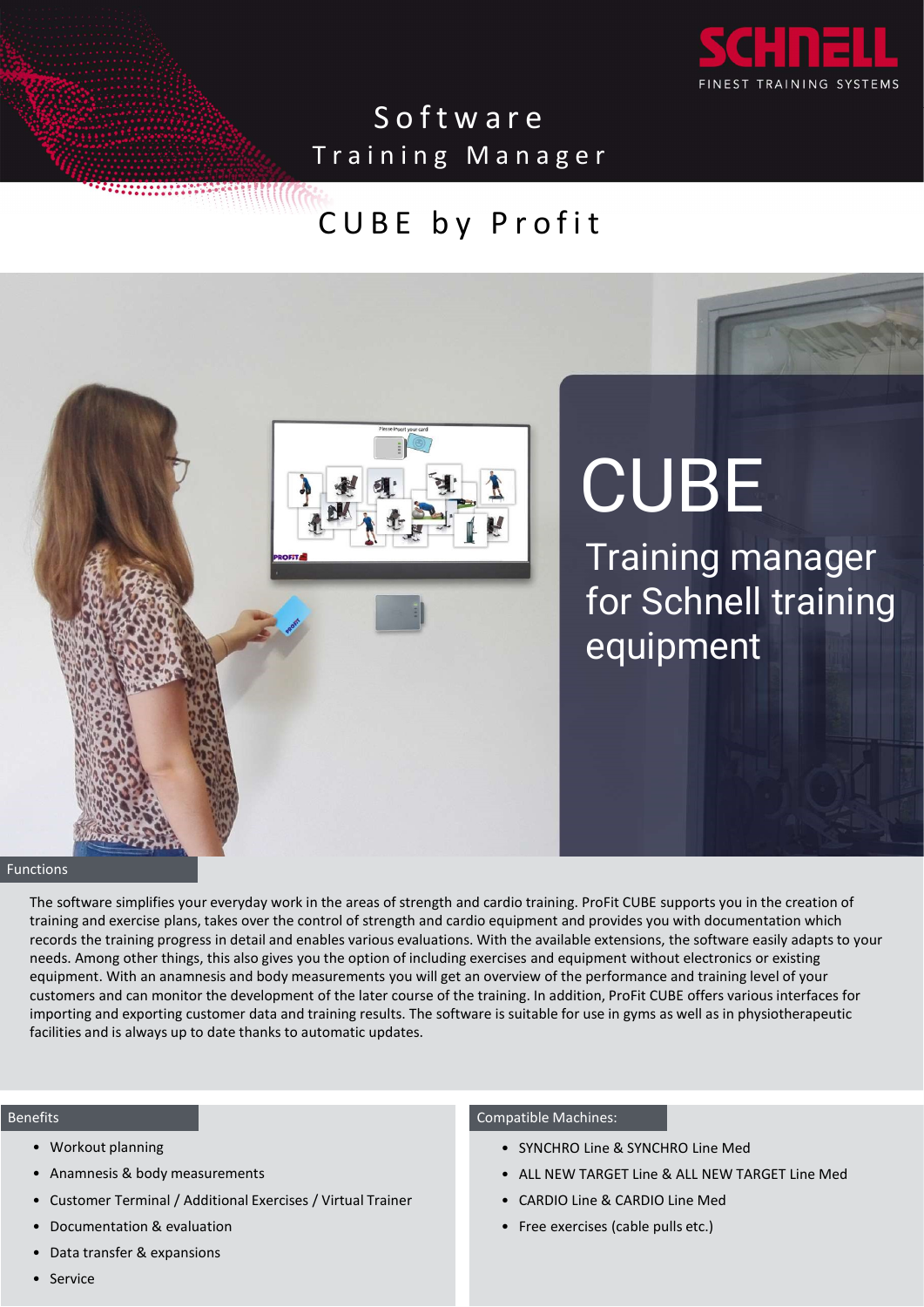

# Software<br>Training manager<br>CUBE by Profit<br>'orkout Planning Software<br>
FINEST TRAINING SYSTEMS<br>
Training manager<br>
CUBE by Profit<br>
orkout Planning . . . . . . . . . . . . . . . .



# **Functions**

or a follow-up plan. It is even faster with standard plans. Once created, these can be used again and again and easily adapted to the respective customer. ith a few clicks you can create a new individual training plan<br>
be can be used again and again and easily adapted to the<br>
directly to your members or customized by adding or<br> **expansible Machines:**<br>
• SYNCHRO Line & SYNCHR Fith a few clicks you can create a new individual training plan<br>
be can be used again and again and easily adapted to the<br>
directly to your members or customized by adding or<br>
patible Machines:<br>
• SYNCHRO Line & SYNCHRO Li The a few clicks you can create a new individual training plan<br>Figure and be used again and again and easily adapted to the<br>directly to your members or customized by adding or<br>patible Machines:<br>• SYNCHRO Line & SYNCHRO Lin The a few clicks you can create a new individual training plan<br>Free can be used again and again and easily adapted to the<br>directly to your members or customized by adding or<br>patible Machines:<br>• SYNCHRO Line & SYNCHRO Line extions<br>
With ProFit Training Manager you have many options for creating plans. With a few clicks you can<br>
a follow-up plan. It is even faster with standard plans. Once created, these can be used again a<br>
Once created, sta Compatible Machines:<br>• Training Manager you have many options for creating plans. With a few clicks you can create a new<br>• Performance created, standard plans can be used as often as desired and assigned directly to your m ctions<br>
with ProFit Training Manager you have many options for creating plans. With a few<br>
or a follow-up plan. It is even faster with standard plans. Once created, these can be<br>
expective customer.<br>
Once created, standard

Once created, standard plans can be used as often as desired and assigned directly to your members or customized by adding or removing equipment.

# Benefits

- 
- 
- 

- 
- 
- 
-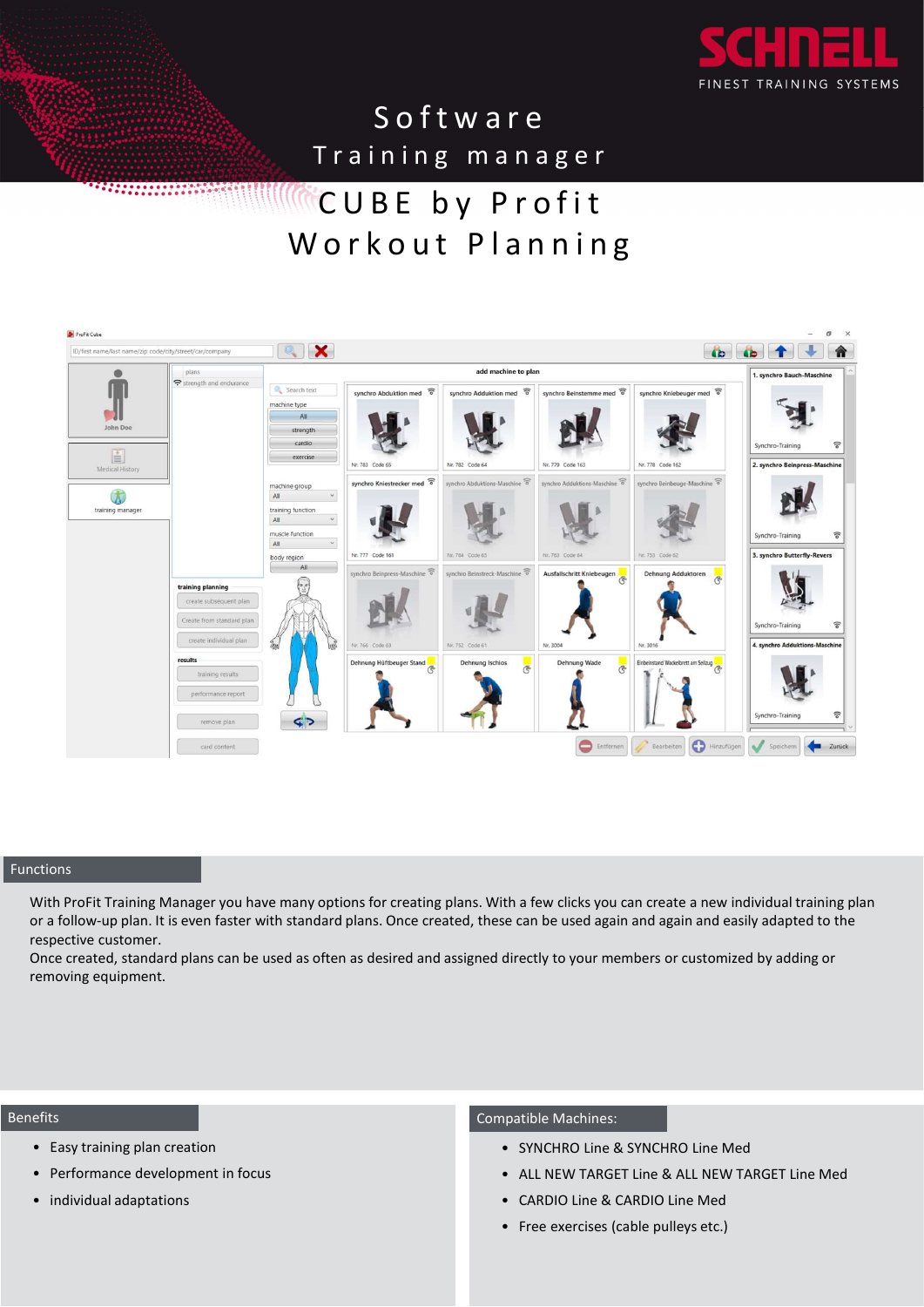

# S of t w a r e<br>
S of t w a r e<br>
ning manager<br>
B E by Profit Software<br>Training manager<br>CUBE by Profit<br>is & Body measurements Software<br>
Software<br>
Training manager<br>
CUBE by Profit<br>
s & Body measurements Software<br>
FREEST TRAINING SYSTEMS<br>
A namnesis & Body measurements<br>
A namnesis & Body measurements<br>
B RIS

| $\bullet$              | QX<br>ID/first name/last name/zip code/city/street/car/company                                                                             | <b>10 10</b>    |
|------------------------|--------------------------------------------------------------------------------------------------------------------------------------------|-----------------|
|                        | Comments                                                                                                                                   |                 |
| П                      |                                                                                                                                            |                 |
|                        | Physician                                                                                                                                  |                 |
| 21                     | <b>Diagnosis</b>                                                                                                                           |                 |
| <b>John Doe</b>        |                                                                                                                                            |                 |
| E                      | Lifestyle                                                                                                                                  |                 |
| <b>Medical History</b> | Fitness level (needed information for Work-out plan)                                                                                       |                 |
|                        | noticeably below average<br>below average<br>above average<br>noticeably above average<br>average                                          |                 |
| $\bigcirc$             | <b>Occupation posture</b>                                                                                                                  |                 |
| training manager       | equally standing & seated<br>predominately standing<br>predominately seated                                                                |                 |
|                        | Occupational physical demand                                                                                                               |                 |
|                        | light<br>moderate<br>somewhat hard<br>very difficult<br>maximum<br>no pressure<br>very easy                                                |                 |
|                        | <b>Occupational mental stress</b>                                                                                                          |                 |
|                        | light<br>very difficult<br>somewhat hard<br>maximum<br>moderate<br>no pressure<br>very easy                                                |                 |
|                        | Spare time physical demand                                                                                                                 |                 |
|                        | light<br>very difficult<br>no pressure<br>very easy<br>moderate<br>somewhat hard<br>maximum                                                |                 |
|                        | Spare time mental stres                                                                                                                    |                 |
|                        | light<br>very difficult<br>moderate<br>somewhat hard<br>no pressure<br>very easy<br>maximum                                                |                 |
|                        | <b>Diet/Nutrition (personal estimate)</b>                                                                                                  |                 |
|                        | good<br>moderate<br>occasionally bad<br>very poor<br>extremely bad<br>perfect<br>very good<br>poor                                         |                 |
|                        | Sleep per 24 hour:                                                                                                                         |                 |
|                        | $\circ$<br><b>Relaxation per 24 hours</b>                                                                                                  |                 |
|                        | Weekly excercise frequency<br>$ 0\rangle$<br>Units                                                                                         |                 |
|                        | Time per training session<br>$\circ$<br>minutes                                                                                            |                 |
|                        | $\epsilon$<br>$\cdot$                                                                                                                      |                 |
|                        | $\Rightarrow$ Print                                                                                                                        | Discard<br>Save |
|                        |                                                                                                                                            |                 |
|                        |                                                                                                                                            |                 |
|                        |                                                                                                                                            |                 |
|                        |                                                                                                                                            |                 |
|                        |                                                                                                                                            |                 |
|                        |                                                                                                                                            |                 |
|                        |                                                                                                                                            |                 |
|                        |                                                                                                                                            |                 |
|                        |                                                                                                                                            |                 |
|                        |                                                                                                                                            |                 |
|                        |                                                                                                                                            |                 |
|                        | The anamnesis contains a detailed catalog of training-relevant aspects. The following are recorded: physical and mental stress at work     |                 |
|                        | and during leisure time, risk factors such as chronic illnesses or recent surgeries, training goals and much more. Of course, you can also |                 |
|                        |                                                                                                                                            |                 |
|                        | customize the anamnesis to your needs by removing areas or adding additional ones.                                                         |                 |
|                        | Body measurements taken at regular intervals allow you to calculate the best default values for individual training and evaluate training  |                 |
|                        |                                                                                                                                            |                 |
|                        | progress. In addition to weight, waist and hip circumference, factors such as body fat percentage, resting pulse and blood pressure are    |                 |
|                        | also recorded. The software supports various measurement methods, such as bio-impedance and Tanita body scale.                             |                 |
|                        |                                                                                                                                            |                 |
| ctions                 |                                                                                                                                            |                 |
|                        |                                                                                                                                            |                 |
|                        |                                                                                                                                            |                 |
|                        |                                                                                                                                            |                 |
|                        |                                                                                                                                            |                 |
|                        |                                                                                                                                            |                 |

## Functions

The following are recorded: physical and mental stress at work<br>urgeries, training goals and much more. Of course, you can also<br>diditional ones.<br>
e best default values for individual training and evaluate training<br>
ch as bo Body measurements taken at regular intervals allow you to calculate the best default values for individual training and evaluate training progress. In addition to weight, waist and hip circumference, factors such as body fat percentage, resting pulse and blood pressure are following are recorded: physical and mental stress at work<br>eries, training goals and much more. Of course, you can also<br>onal ones.<br>st default values for individual training and evaluate training<br>s body fat percentage, rest Fither anamnesis contains a detailed catalog of training-relevant aspects. The following and during leisure time, risk factors such as chronic illnesses or recent surgeries, training-<br>the anamnesis to your needs by removin Film and units and detailed catalog of training-relevant aspects. The following the anamesis contains a detailed catalog of training-relevant aspects. The following units with currect are the software and training areas or

### Benefits

- 
- and periodization

(manufacturers on request)